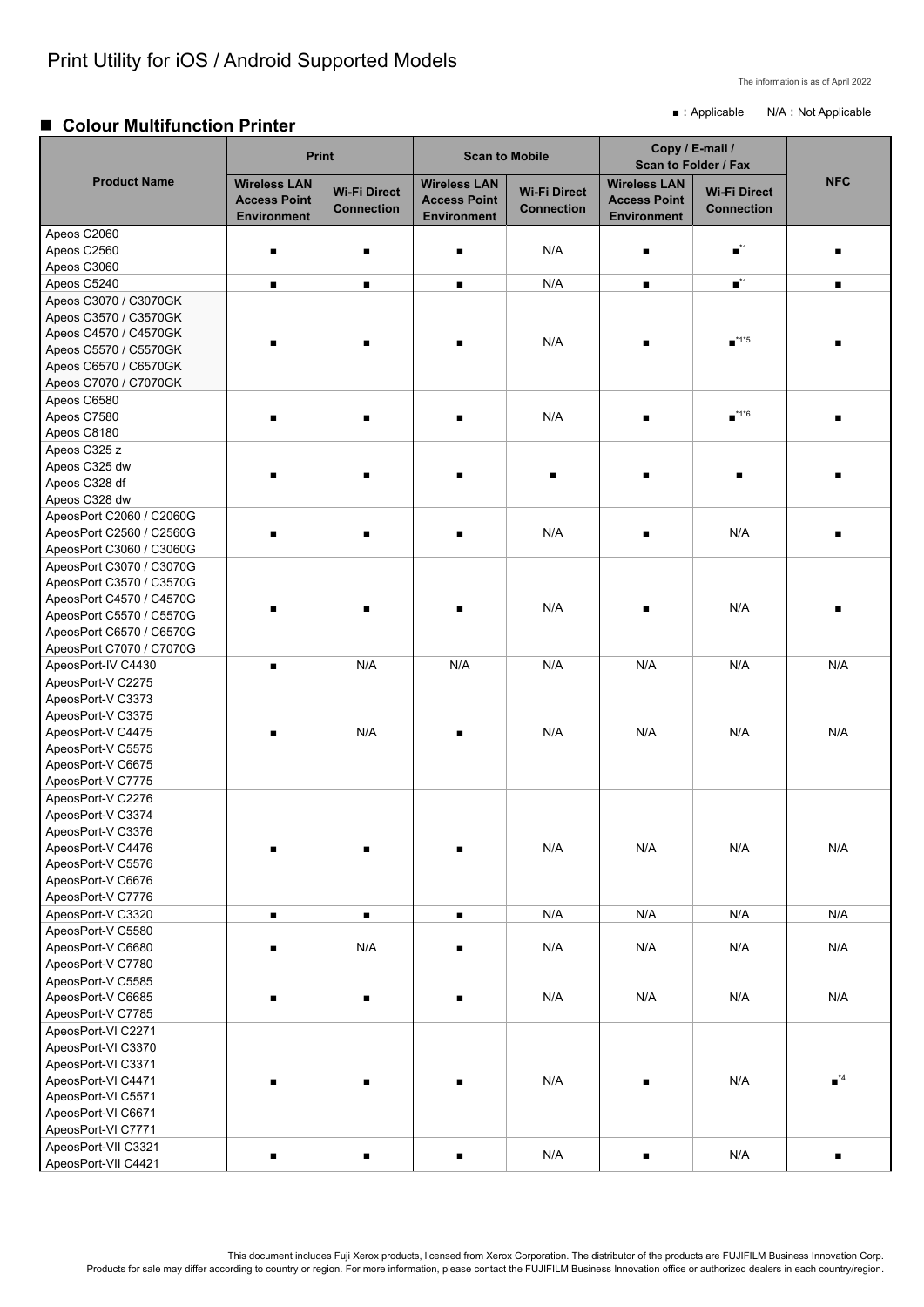# Print Utility for iOS / Android Supported Models

The information is as of April 2022

This document includes Fuji Xerox products, licensed from Xerox Corporation. The distributor of the products are FUJIFILM Business Innovation Corp. Products for sale may differ according to country or region. For more information, please contact the FUJIFILM Business Innovation office or authorized dealers in each country/region.

|                                                                                                                                                                      | ■ : Applicable                                                   |                                          |                                                                  |                                          |                                                                  |                                          | N/A: Not Applicable          |
|----------------------------------------------------------------------------------------------------------------------------------------------------------------------|------------------------------------------------------------------|------------------------------------------|------------------------------------------------------------------|------------------------------------------|------------------------------------------------------------------|------------------------------------------|------------------------------|
|                                                                                                                                                                      | <b>Print</b>                                                     |                                          | <b>Scan to Mobile</b>                                            |                                          | Copy / E-mail /<br><b>Scan to Folder / Fax</b>                   |                                          |                              |
| <b>Product Name</b>                                                                                                                                                  | <b>Wireless LAN</b><br><b>Access Point</b><br><b>Environment</b> | <b>Wi-Fi Direct</b><br><b>Connection</b> | <b>Wireless LAN</b><br><b>Access Point</b><br><b>Environment</b> | <b>Wi-Fi Direct</b><br><b>Connection</b> | <b>Wireless LAN</b><br><b>Access Point</b><br><b>Environment</b> | <b>Wi-Fi Direct</b><br><b>Connection</b> | <b>NFC</b>                   |
| ApeosPort-VII C2273<br>ApeosPort-VII C3372<br>ApeosPort-VII C3373<br>ApeosPort-VII C4473                                                                             | $\blacksquare$                                                   | $\blacksquare$                           |                                                                  | N/A                                      | $\blacksquare$                                                   | N/A                                      |                              |
| ApeosPort-VII C5573<br>ApeosPort-VII C6673<br>ApeosPort-VII C7773<br>ApeosPort-VII C5588                                                                             |                                                                  |                                          |                                                                  |                                          |                                                                  |                                          |                              |
| ApeosPort-VII C6688<br>ApeosPort-VII C7788                                                                                                                           | $\blacksquare$                                                   |                                          |                                                                  | N/A                                      |                                                                  | N/A                                      |                              |
| DocuCentre SC2020                                                                                                                                                    | $\blacksquare$ <sup>*2*3</sup>                                   | N/A                                      | N/A                                                              | N/A                                      | N/A                                                              | N/A                                      | N/A                          |
| DocuCentre SC2022                                                                                                                                                    | $\blacksquare$ <sup>*2</sup>                                     | $\blacksquare$                           | $\blacksquare$                                                   | $\blacksquare$                           | N/A                                                              | N/A                                      | $\blacksquare$ <sup>*4</sup> |
| DocuCentre-IV C2263<br>DocuCentre-IV C2265                                                                                                                           | п                                                                |                                          |                                                                  | N/A                                      | N/A                                                              | N/A                                      | N/A                          |
| DocuCentre-IV C4430                                                                                                                                                  | п                                                                | N/A                                      | N/A                                                              | N/A                                      | N/A                                                              | N/A                                      | N/A                          |
| DocuCentre-V C2263<br>DocuCentre-V C2265                                                                                                                             | $\blacksquare$                                                   | N/A                                      |                                                                  | N/A                                      | N/A                                                              | N/A                                      | N/A                          |
| DocuCentre-V C2275<br>DocuCentre-V C3373                                                                                                                             |                                                                  |                                          |                                                                  |                                          |                                                                  |                                          |                              |
| DocuCentre-V C3375<br>DocuCentre-V C4475<br>DocuCentre-V C5575<br>DocuCentre-V C6675<br>DocuCentre-V C7775                                                           | $\blacksquare$                                                   | N/A                                      |                                                                  | N/A                                      | N/A                                                              | N/A                                      | N/A                          |
| DocuCentre-V C2276<br>DocuCentre-V C3374<br>DocuCentre-V C3376<br>DocuCentre-V C4476<br>DocuCentre-V C5576<br>DocuCentre-V C6676<br>DocuCentre-V C7776               | $\blacksquare$                                                   |                                          |                                                                  | N/A                                      | N/A                                                              | N/A                                      | N/A                          |
| DocuCentre-V C5580<br>DocuCentre-V C6680<br>DocuCentre-V C7780                                                                                                       | $\blacksquare$                                                   | N/A                                      |                                                                  | N/A                                      | N/A                                                              | N/A                                      | N/A                          |
| DocuCentre-V C5585<br>DocuCentre-V C6685<br>DocuCentre-V C7785<br>DocuCentre-VI C2271                                                                                |                                                                  | п                                        |                                                                  | N/A                                      | N/A                                                              | N/A                                      | N/A                          |
| DocuCentre-VI C3370<br>DocuCentre-VI C3371<br>DocuCentre-VI C4471<br>DocuCentre-VI C5571<br>DocuCentre-VI C6671<br>DocuCentre-VI C7771                               |                                                                  |                                          |                                                                  | N/A                                      |                                                                  | N/A                                      | $\blacksquare$ <sup>*4</sup> |
| DocuCentre-VII C2273<br>DocuCentre-VII C3372<br>DocuCentre-VII C3373<br>DocuCentre-VII C4473<br>DocuCentre-VII C5573<br>DocuCentre-VII C6673<br>DocuCentre-VII C7773 |                                                                  |                                          |                                                                  | N/A                                      |                                                                  | N/A                                      |                              |
| DocuCentre-VII C5588<br>DocuCentre-VII C6688<br>DocuCentre-VII C7788                                                                                                 |                                                                  |                                          |                                                                  | N/A                                      |                                                                  | N/A                                      |                              |

\*1: Available for Copy and Scan to Folder only.

\*2: Printing DocuWorks document is not supported.

\*3: Printing PDF document is not supported.

\*4: NFC is supported in Print Utility for Android.

\*5: Controller ROM 1.1.5 and above.

\*6: Controller ROM 1.1.4 and above.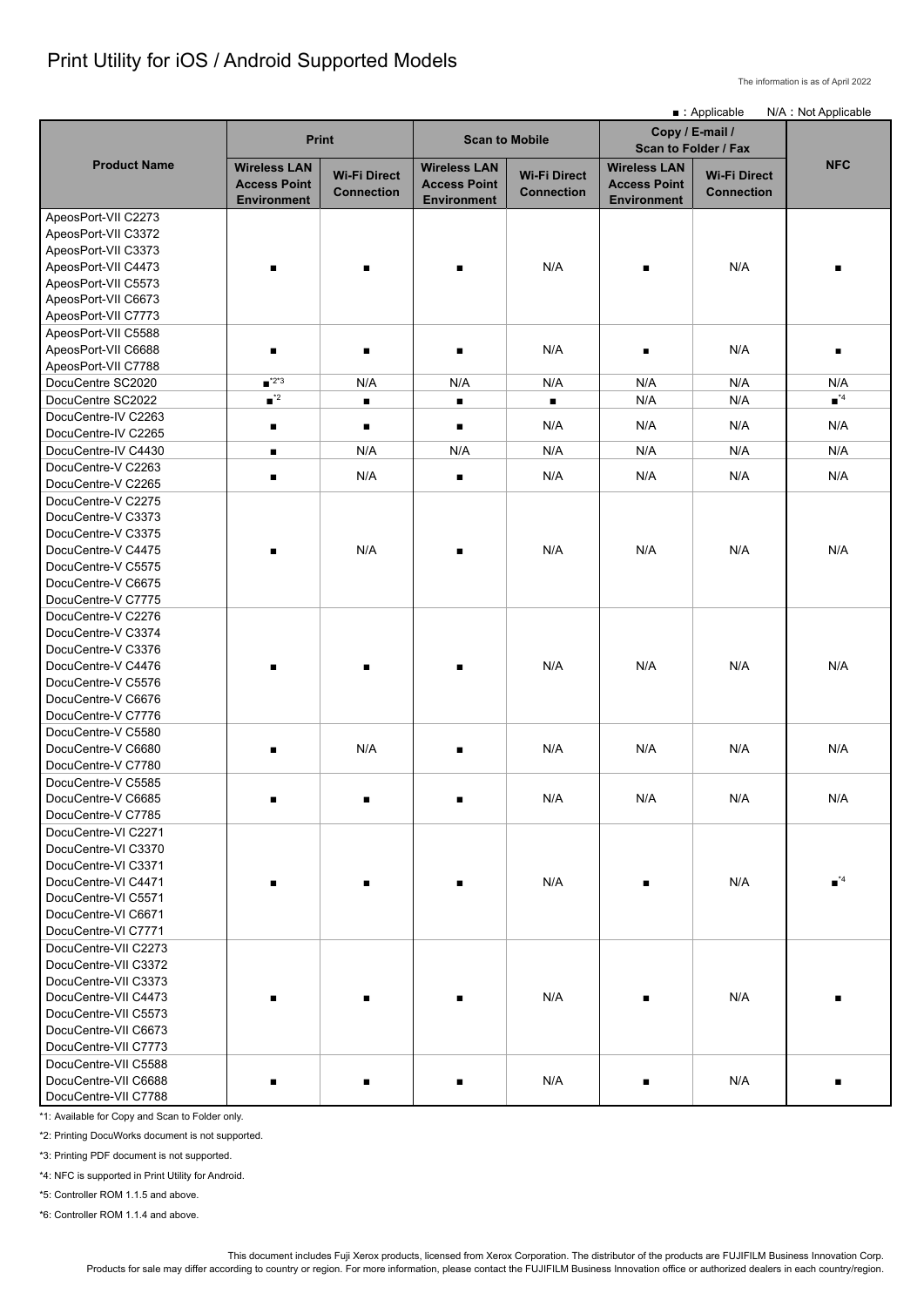The information is as of April 2022

■ : Applicable N/A : Not Applicable

## ■ Monochrome Multifunction Printers

This document includes Fuji Xerox products, licensed from Xerox Corporation. The distributor of the products are FUJIFILM Business Innovation Corp. Products for sale may differ according to country or region. For more information, please contact the FUJIFILM Business Innovation office or authorized dealers in each country/region.

|                             | <b>Print</b>                                                     |                                          | <b>Scan to Mobile</b>                                            |                                          | Copy / E-mail /<br>Scan to Folder / Fax                          |                                          |                              |
|-----------------------------|------------------------------------------------------------------|------------------------------------------|------------------------------------------------------------------|------------------------------------------|------------------------------------------------------------------|------------------------------------------|------------------------------|
| <b>Product Name</b>         | <b>Wireless LAN</b><br><b>Access Point</b><br><b>Environment</b> | <b>Wi-Fi Direct</b><br><b>Connection</b> | <b>Wireless LAN</b><br><b>Access Point</b><br><b>Environment</b> | <b>Wi-Fi Direct</b><br><b>Connection</b> | <b>Wireless LAN</b><br><b>Access Point</b><br><b>Environment</b> | <b>Wi-Fi Direct</b><br><b>Connection</b> | <b>NFC</b>                   |
| Apeos 6340                  |                                                                  | $\blacksquare$                           | $\blacksquare$                                                   | N/A                                      |                                                                  | $\blacksquare$ <sup>*1</sup>             | $\blacksquare$               |
| Apeos 2560                  |                                                                  |                                          |                                                                  |                                          |                                                                  |                                          |                              |
| Apeos 3060                  |                                                                  |                                          | п                                                                | N/A                                      | п                                                                | $\blacksquare$ <sup>*1</sup>             | г                            |
| Apeos 3560                  |                                                                  |                                          |                                                                  |                                          |                                                                  |                                          |                              |
| Apeos 4570                  |                                                                  |                                          |                                                                  |                                          |                                                                  | $\blacksquare$ <sup>*1</sup>             |                              |
| Apeos 5570                  | $\blacksquare$                                                   | $\blacksquare$                           | $\blacksquare$                                                   | N/A                                      | $\blacksquare$                                                   |                                          | $\blacksquare$               |
| Apeos 2150 NDA / 2150 ND    |                                                                  |                                          |                                                                  |                                          |                                                                  |                                          | п                            |
| Apeos 2350 NDA / 2150 N     | п                                                                | $\blacksquare$                           | $\blacksquare$                                                   | N/A                                      | N/A                                                              | N/A                                      | Not Support for 2150 N       |
| ApeosPort 2560 / 2560G      |                                                                  |                                          |                                                                  |                                          |                                                                  |                                          |                              |
| ApeosPort 3060 / 3060G      | п                                                                |                                          |                                                                  | N/A                                      |                                                                  | N/A                                      |                              |
| ApeosPort 3560 / 3560G      |                                                                  |                                          |                                                                  |                                          |                                                                  |                                          |                              |
| ApeosPort 4570 / 4570G      |                                                                  |                                          |                                                                  |                                          |                                                                  |                                          |                              |
| ApeosPort 5570 / 5570G      | $\blacksquare$                                                   | $\blacksquare$                           | $\blacksquare$                                                   | N/A                                      | $\blacksquare$                                                   | N/A                                      | $\blacksquare$               |
| ApeosPort-IV 3070           |                                                                  |                                          |                                                                  |                                          |                                                                  |                                          |                              |
| ApeosPort-IV 4070           | п                                                                | N/A                                      | N/A                                                              | N/A                                      | N/A                                                              | N/A                                      | N/A                          |
| ApeosPort-IV 5070           |                                                                  |                                          |                                                                  |                                          |                                                                  |                                          |                              |
| ApeosPort-V 4020            | $\blacksquare$                                                   | $\blacksquare$                           | $\blacksquare$                                                   | N/A                                      | N/A                                                              | N/A                                      | N/A                          |
| ApeosPort-V 2060            |                                                                  |                                          |                                                                  |                                          |                                                                  |                                          |                              |
| ApeosPort-V 3060            | п                                                                |                                          |                                                                  | N/A                                      | N/A                                                              | N/A                                      | N/A                          |
| ApeosPort-V 3065            |                                                                  |                                          |                                                                  |                                          |                                                                  |                                          |                              |
| ApeosPort-V 4070            |                                                                  |                                          |                                                                  |                                          |                                                                  |                                          |                              |
| ApeosPort-V 5070            | $\blacksquare$                                                   | п                                        | $\blacksquare$                                                   | N/A                                      | N/A                                                              | N/A                                      | N/A                          |
| ApeosPort-V 6080            |                                                                  |                                          |                                                                  |                                          |                                                                  |                                          |                              |
| ApeosPort-V 7080            | $\blacksquare$                                                   |                                          | п                                                                | N/A                                      | N/A                                                              | N/A                                      | N/A                          |
| ApeosPort-VII 4021          |                                                                  |                                          |                                                                  |                                          |                                                                  |                                          |                              |
| ApeosPort-VII 5021          | п                                                                | п                                        | $\blacksquare$                                                   | N/A                                      | $\blacksquare$                                                   | N/A                                      | $\blacksquare$               |
| DocuCentre-IV 2060          |                                                                  |                                          |                                                                  |                                          |                                                                  |                                          |                              |
| DocuCentre-IV 3060          | п                                                                | N/A                                      | N/A                                                              | N/A                                      | N/A                                                              | N/A                                      | N/A                          |
| DocuCentre-IV 3065          |                                                                  |                                          |                                                                  |                                          |                                                                  |                                          |                              |
| DocuCentre-IV 4070          |                                                                  |                                          |                                                                  |                                          |                                                                  |                                          |                              |
| DocuCentre-IV 5070          | $\blacksquare$                                                   | N/A                                      | N/A                                                              | N/A                                      | N/A                                                              | N/A                                      | N/A                          |
| DocuCentre-V 2060           |                                                                  |                                          |                                                                  |                                          |                                                                  |                                          |                              |
| DocuCentre-V 3060           | $\blacksquare$                                                   | п                                        | $\blacksquare$                                                   | N/A                                      | N/A                                                              | N/A                                      | N/A                          |
| DocuCentre-V 3065           |                                                                  |                                          |                                                                  |                                          |                                                                  |                                          |                              |
| DocuCentre-V 4070           |                                                                  |                                          |                                                                  |                                          |                                                                  |                                          |                              |
| DocuCentre-V 5070           | $\blacksquare$                                                   | $\blacksquare$                           | $\blacksquare$                                                   | N/A                                      | N/A                                                              | N/A                                      | N/A                          |
| DocuCentre-V 6080           |                                                                  |                                          |                                                                  |                                          |                                                                  |                                          |                              |
| DocuCentre-V 7080           | п                                                                | п                                        | $\blacksquare$                                                   | N/A                                      | N/A                                                              | N/A                                      | N/A                          |
| <b>B9136 Copier/Printer</b> |                                                                  |                                          |                                                                  |                                          |                                                                  |                                          |                              |
| <b>B9125 Copier/Printer</b> |                                                                  | N/A                                      | $\blacksquare$                                                   | N/A                                      | N/A                                                              | N/A                                      |                              |
| B9110 Copier/Printer        | $\blacksquare$                                                   |                                          |                                                                  |                                          |                                                                  |                                          | $\blacksquare$ <sup>*2</sup> |
| B9100 Copier/Printer        |                                                                  |                                          |                                                                  |                                          |                                                                  |                                          |                              |
| D136 Copier/Printer         |                                                                  |                                          |                                                                  |                                          |                                                                  |                                          |                              |
| D125 Copier/Printer         |                                                                  |                                          |                                                                  |                                          |                                                                  |                                          |                              |
| D110 Copier/Printer         | п                                                                | N/A                                      | $\blacksquare$                                                   | N/A                                      | N/A                                                              | N/A                                      | $\blacksquare$ <sup>*2</sup> |
| D95 Copier/Printer          |                                                                  |                                          |                                                                  |                                          |                                                                  |                                          |                              |
|                             |                                                                  |                                          |                                                                  |                                          |                                                                  |                                          |                              |

\*1: Available for Copy and Scan to Folder only.

\*2: NFC is supported in Print Utility for Android.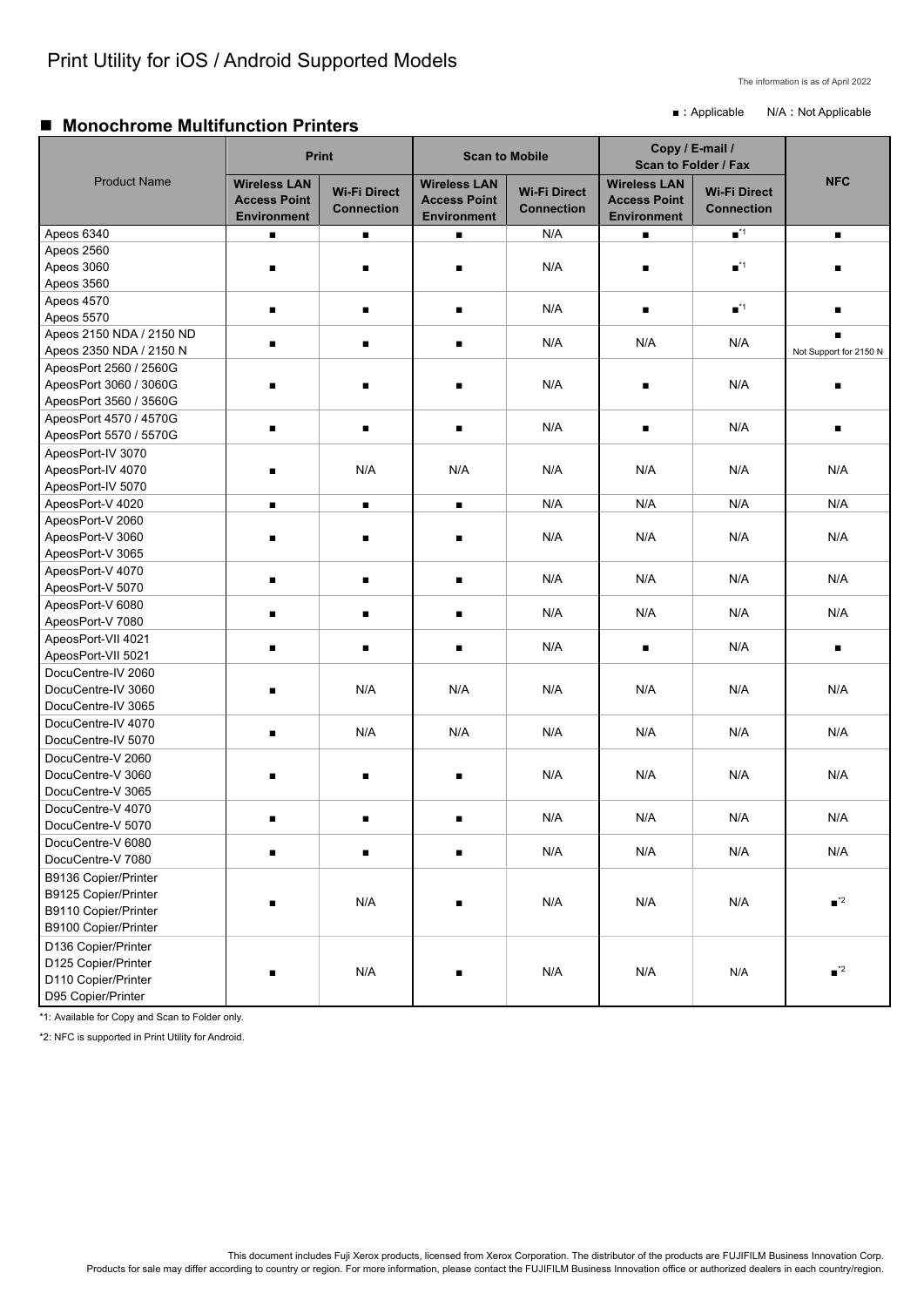This document includes Fuji Xerox products, licensed from Xerox Corporation. The distributor of the products are FUJIFILM Business Innovation Corp. Products for sale may differ according to country or region. For more information, please contact the FUJIFILM Business Innovation office or authorized dealers in each country/region.

### **Production Printers**

■ : Applicable N/A : Not Applicable

|                                                                                          | <b>Print</b>                                                     |                                          | <b>Scan to Mobile</b>                                            |                                          | Copy / E-mail /<br><b>Scan to Folder / Fax</b>                   |                                          |                              |
|------------------------------------------------------------------------------------------|------------------------------------------------------------------|------------------------------------------|------------------------------------------------------------------|------------------------------------------|------------------------------------------------------------------|------------------------------------------|------------------------------|
| <b>Product Name</b>                                                                      | <b>Wireless LAN</b><br><b>Access Point</b><br><b>Environment</b> | <b>Wi-Fi Direct</b><br><b>Connection</b> | <b>Wireless LAN</b><br><b>Access Point</b><br><b>Environment</b> | <b>Wi-Fi Direct</b><br><b>Connection</b> | <b>Wireless LAN</b><br><b>Access Point</b><br><b>Environment</b> | <b>Wi-Fi Direct</b><br><b>Connection</b> | <b>NFC</b>                   |
| Revoria Press E1100<br>Revoria Press E1110<br>Revoria Press E1125<br>Revoria Press E1136 | $\blacksquare$                                                   | N/A                                      | $\blacksquare$                                                   | N/A                                      | $\blacksquare$ <sup>*1</sup>                                     | N/A                                      | $\blacksquare$ <sup>*2</sup> |
| ApeosPro C650<br>ApeosPro C750<br>ApeosPro C810                                          | $\blacksquare$                                                   | $\blacksquare$                           | $\blacksquare$                                                   | N/A                                      | $\blacksquare$                                                   | $\blacksquare$ <sup>*3</sup>             | N/A                          |
| Color C60 Printer<br>Color C70 Printer                                                   | $\blacksquare$                                                   | N/A                                      |                                                                  | N/A                                      | N/A                                                              | N/A                                      | N/A                          |
| PrimeLink C9065<br>PrimeLink C9070                                                       | п                                                                | N/A                                      | $\blacksquare$                                                   | N/A                                      | N/A                                                              | N/A                                      | N/A                          |
| Versant 180 Press                                                                        | $\blacksquare$                                                   | N/A                                      | $\blacksquare$                                                   | N/A                                      | N/A                                                              | N/A                                      | N/A                          |
| Versant 180i Press                                                                       | п                                                                | N/A                                      | $\blacksquare$                                                   | N/A                                      | N/A                                                              | N/A                                      | N/A                          |
| Versant 80 Press                                                                         | $\blacksquare$                                                   | N/A                                      |                                                                  | N/A                                      | N/A                                                              | N/A                                      | N/A                          |
| *1: Fax features are not provided.                                                       |                                                                  |                                          |                                                                  |                                          |                                                                  |                                          |                              |

\*2: NFC is supported in Print Utility for Android.

\*3: Available for Copy and Scan to Folder only. Controller ROM 1.1.4 and above.